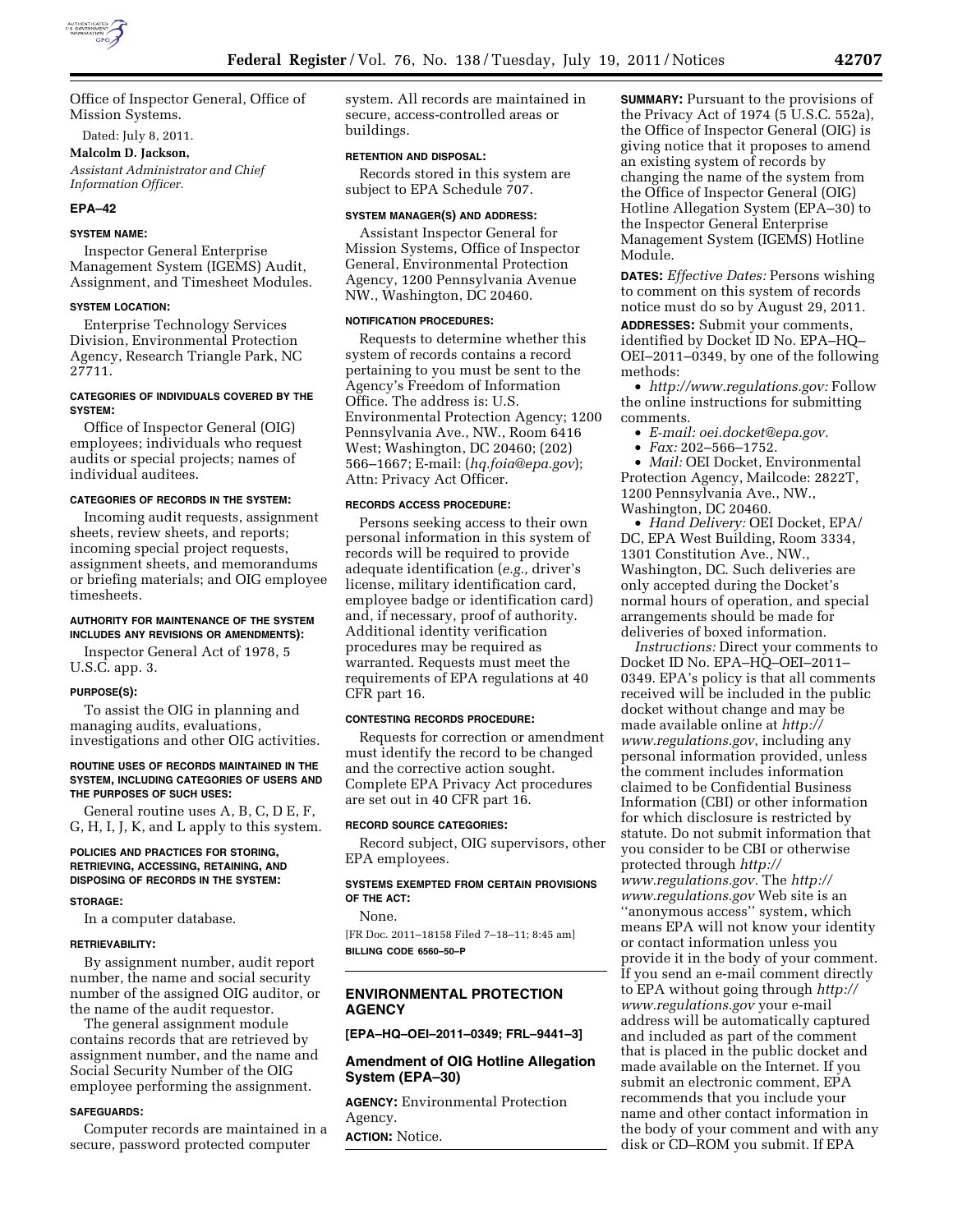cannot read your comment due to technical difficulties and cannot contact you for clarification, EPA may not be able to consider your comment. Electronic files should avoid the use of special characters, any form of encryption, and be free of any defects or viruses. For additional information about EPA's public docket visit the EPA Docket Center homepage at *http:// www.epa.gov/epahome/dockets.htm.* 

*Docket:* All documents in the docket are listed in the *http:// www.regulations.gov* index. Although listed in the index, some information is not publicly available, *e.g.,* CBI or other information for which disclosure is restricted by statute. Certain other material, such as copyrighted material, will be publicly available only in hard copy. Publicly available docket materials are available either electronically in *http:// www.regulations.gov* or in hard copy at the OEI Docket, EPA/DC, EPA West Building, Room 3334, 1301 Constitution Ave., NW., Washington, DC. The Public Reading Room is open from 8:30 a.m. to 4:30 p.m., Monday through Friday excluding legal holidays. The telephone number for the Public Reading Room is (202) 566–1744, and the telephone number for the OEI Docket is (202) 566– 1752.

# **FOR FURTHER INFORMATION CONTACT:**

Chris Han, 202–566–2939

# **SUPPLEMENTARY INFORMATION:**

## **I. General Information**

The OIG Hotline Allegation System (EPA–30) will be changed to the Inspector General Enterprise Management System (IGEMS) Hotline Module. This system fulfills our responsibilities under Section 7 of the Inspector General Act, that is to receive and investigate complaints of information concerning the possible existence of activities constituting a violation of law, rules, or regulations, mismanagement, gross waste of funds, abuse of authority or a substantial and specific danger to the public health or safety, and the subject of the complaints. The privacy of individuals is protected through user authentication and system roles, permissions and privileges. The system is operated and maintained by the Office of Inspector General, Office of Mission Systems.

Dated: July 8, 2011. **Malcolm D. Jackson,**  *Assistant Administrator and Chief Information Officer.* 

# **EPA–30**

# **SYSTEM NAME:**

Inspector General Enterprise Management System (IGEMS) Hotline Module.

### **SYSTEM LOCATION:**

Office of Inspector General, Environmental Protection Agency, 1200 Pennsylvania Avenue NW., Washington, DC 20460.

# **CATEGORIES OF INDIVIDUALS COVERED BY THE SYSTEM:**

Persons who report information to the Office of Inspector General (OIG) concerning the possible existence of activities constituting a violation of law, rules, or regulations, mismanagement gross waste of funds, abuse of authority, or a substantial and specific danger to the public health or safety and the subject of the complaints; persons about whom complaints are made; and possible witnesses identified.

### **CATEGORIES OF RECORDS IN THE SYSTEM:**

Complainants who report indications of wrongdoing, name and address of the complainant (except for anonymous complainants), date complaint received, program area, nature and subject of complaint, any additional contacts and specific comments provided by the complainant, information on the OIG disposition of the complaint, including investigative case number, preliminary inquiry number, dates of referral, reply and follow-up, status and disposition code of the complaint.

## **AUTHORITY FOR MAINTENANCE OF THE SYSTEM (INCLUDES ANY REVISIONS OR AMENDMENTS):**

Inspector General Act of 1978, 5 U.S.C. app. 3.

# **PURPOSE(S):**

Fulfills OIG's responsibilities under Section 7 of the Inspector General Act, that is to receive and investigate complaints of information concerning the possible existence of activities constituting a violation of law, rules or regulations, mismanagement, gross waste of funds, abuse of authority or a substantial and specific danger to the public health or safety, and the subject of the complaints.

### **ROUTINE USES OF RECORDS MAINTAINED IN THE SYSTEM, INCLUDING CATEGORIES OF USERS, AND THE PURPOSES OF SUCH USES:**

General routine uses A, B, C, D, E, F, G, H, I, J, K, and L apply to this system. Records may also be disclosed:

1. To a Federal agency responsible for considering suspension or debarment action where such record would be relevant to such action.

2. To the Department of Justice to obtain its advice on Freedom of Information Act matters.

3. In response to a lawful subpoena issued by a Federal agency.

## **POLICIES AND PRACTICES FOR STORING, RETRIEVING, ACCESSING, RETAINING, AND DISPOSING OF RECORDS IN THE SYSTEM:**

## **STORAGE:**

Hard copy files and a computer database.

## **RETRIEVABILITY:**

By case number, complainant or subject name, and subject matter.

### **SAFEGUARDS:**

Computer records are maintained in a secure, password protected computer system. Paper records are maintained in lockable file cabinets. All records are maintained in secure, access-controlled areas or buildings.

### **RETENTION AND DISPOSAL:**

Records stored in this system are subject to EPA Schedule 703.

## **SYSTEM MANAGER(S) AND ADDRESS:**

Assistant Inspector General for Mission Systems, Office of Inspector General, Environmental Protection Agency, 1200 Pennsylvania Avenue NW., Washington, DC 20460.

#### **NOTIFICATION PROCEDURES:**

Requests to determine whether this system of records contains a record pertaining to you must be sent to the Agency's Freedom of Information Office. The address is: U.S. Environmental Protection Agency, 1200 Pennsylvania Ave., NW., Room 6416 West, Washington, DC 20460; (202) 566–1667; E-mail: (*hq.foia@epa.gov*); Attn: Privacy Act Officer.

#### **RECORD ACCESS PROCEDURE:**

To the extent permitted under the Privacy Act of 1974, 5 U.S.C. 552a(k)(2), this system has been exempted from the provisions of the Privacy Act of 1974 that permit access and correction. However, EPA may, in its discretion, fully grant individual requests for access and correction if it determines that the exercise of these rights will not interfere with an interest that the exemption is intended to protect. The exemption from access is limited in some instances by law to information that would reveal the identity of a confidential source. Requesters will be required to provide adequate identification, such as a driver's license, employee identification